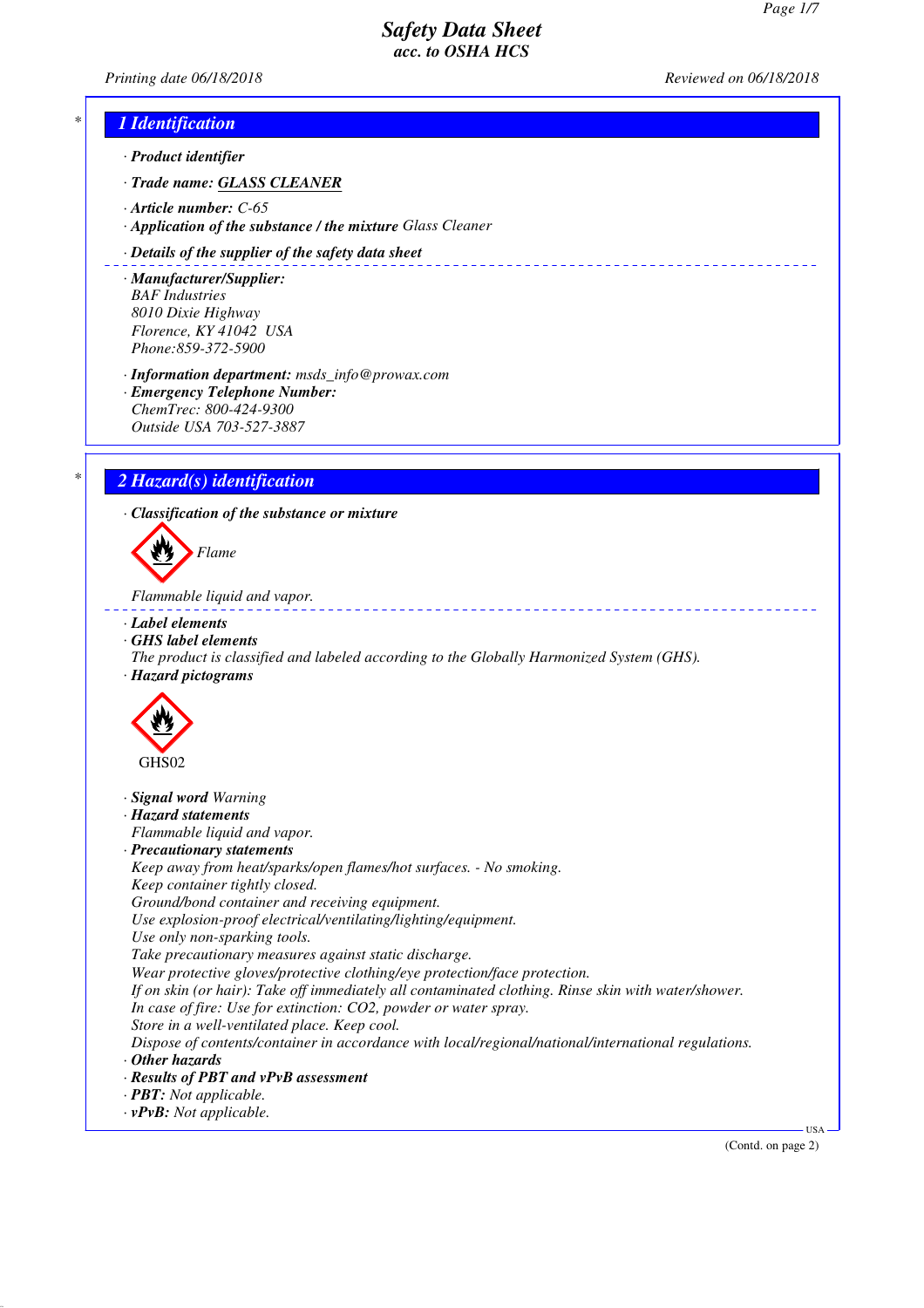*Printing date 06/18/2018 Reviewed on 06/18/2018*

*Trade name: GLASS CLEANER*

(Contd. of page 1)

### *\* 3 Composition/information on ingredients*

### *· Chemical characterization: Mixtures*

*· Description: Mixture of the substances listed below with nonhazardous additions.*

*· Dangerous components:*

*67-63-0 propan-2-ol 2.5-10%*

## *\* 4 First-aid measures*

#### *· Description of first aid measures*

- *· After inhalation: Supply fresh air; consult doctor in case of complaints.*
- *· After skin contact: Generally the product does not irritate the skin.*
- *· After eye contact: Rinse opened eye for several minutes under running water.*
- *· After swallowing: If symptoms persist consult doctor.*
- *· Information for doctor:*
- *· Most important symptoms and effects, both acute and delayed No further relevant information available.*
- *· Indication of any immediate medical attention and special treatment needed*
- *No further relevant information available.*

### *5 Fire-fighting measures*

- *· Extinguishing media*
- *· Suitable extinguishing agents:*

*CO2, extinguishing powder or water spray. Fight larger fires with water spray or alcohol resistant foam. · Special hazards arising from the substance or mixture No further relevant information available.*

- *· Advice for firefighters*
- *· Protective equipment: No special measures required.*

## *\* 6 Accidental release measures*

- *· Personal precautions, protective equipment and emergency procedures Wear protective equipment. Keep unprotected persons away.*
- *· Environmental precautions:*
- *Dilute with plenty of water.*
- *Do not allow to enter sewers/ surface or ground water.*
- *· Methods and material for containment and cleaning up:*

*Absorb with liquid-binding material (sand, diatomite, acid binders, universal binders, sawdust). Ensure adequate ventilation.*

- *· Reference to other sections*
- *No dangerous substances are released.*

*See Section 7 for information on safe handling.*

- *See Section 8 for information on personal protection equipment.*
- *See Section 13 for disposal information.*

## *\* 7 Handling and storage*

*· Handling:*

- *· Precautions for safe handling No special precautions are necessary if used correctly.*
- *· Information about protection against explosions and fires:*
- *Keep ignition sources away Do not smoke.*

*Protect against electrostatic charges.*

(Contd. on page 3)

USA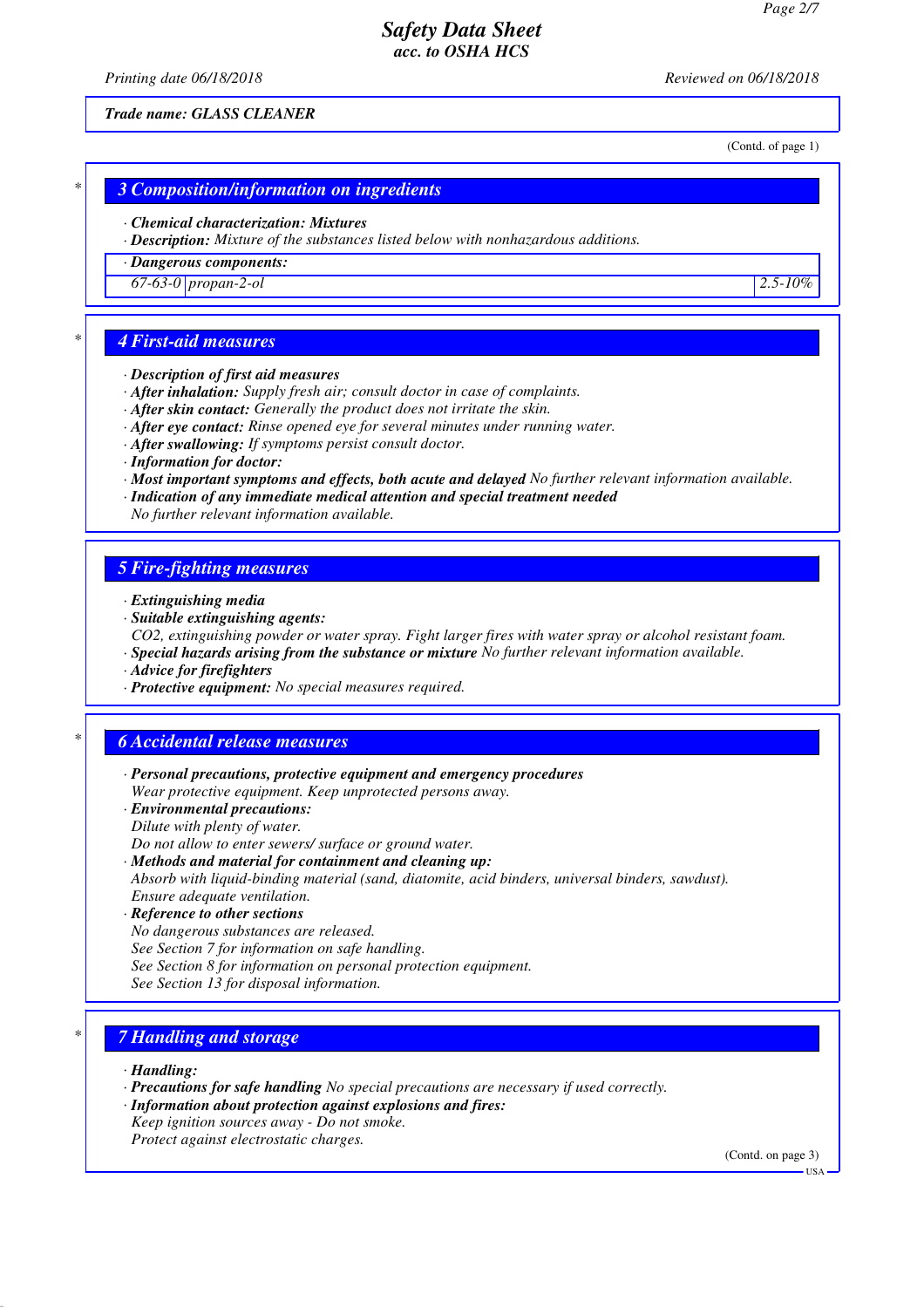*Printing date 06/18/2018 Reviewed on 06/18/2018*

(Contd. of page 2)

*Trade name: GLASS CLEANER*

*· Conditions for safe storage, including any incompatibilities*

*· Storage:*

*· Requirements to be met by storerooms and receptacles: No special requirements.*

*· Information about storage in one common storage facility: Not required.*

*· Further information about storage conditions: Keep receptacle tightly sealed.*

*· Specific end use(s) No further relevant information available.*

*\* 8 Exposure controls/personal protection*

*· Additional information about design of technical systems: No further data; see item 7.*

*· Control parameters*

*· Components with limit values that require monitoring at the workplace:*

*67-63-0 propan-2-ol*

*PEL Long-term value: 980 mg/m³, 400 ppm*

*REL Short-term value: 1225 mg/m³, 500 ppm Long-term value: 980 mg/m³, 400 ppm*

*TLV Short-term value: 984 mg/m³, 400 ppm Long-term value: 492 mg/m³, 200 ppm BEI*

*· Ingredients with biological limit values:*

*67-63-0 propan-2-ol*

*BEI 40 mg/L*

*Medium: urine Time: end of shift at end of workweek Parameter: Acetone (background, nonspecific)*

*· Additional information: The lists that were valid during the creation were used as basis.*

- *· Exposure controls*
- *· Personal protective equipment:*
- *· General protective and hygienic measures: Wash hands before breaks and at the end of work.*
- *· Breathing equipment: Not required.*
- *· Protection of hands:*

*The glove material has to be impermeable and resistant to the product/ the substance/ the preparation.*

*Due to missing tests no recommendation to the glove material can be given for the product/ the preparation/ the chemical mixture.*

*Selection of the glove material on consideration of the penetration times, rates of diffusion and the degradation*

*· Material of gloves*

*The selection of the suitable gloves does not only depend on the material, but also on further marks of quality and varies from manufacturer to manufacturer. As the product is a preparation of several substances, the resistance of the glove material can not be calculated in advance and has therefore to be checked prior to the application.*

*· Penetration time of glove material*

*The exact break through time has to be found out by the manufacturer of the protective gloves and has to be observed.*

*· Eye protection:*



*Tightly sealed goggles*

(Contd. on page 4)

USA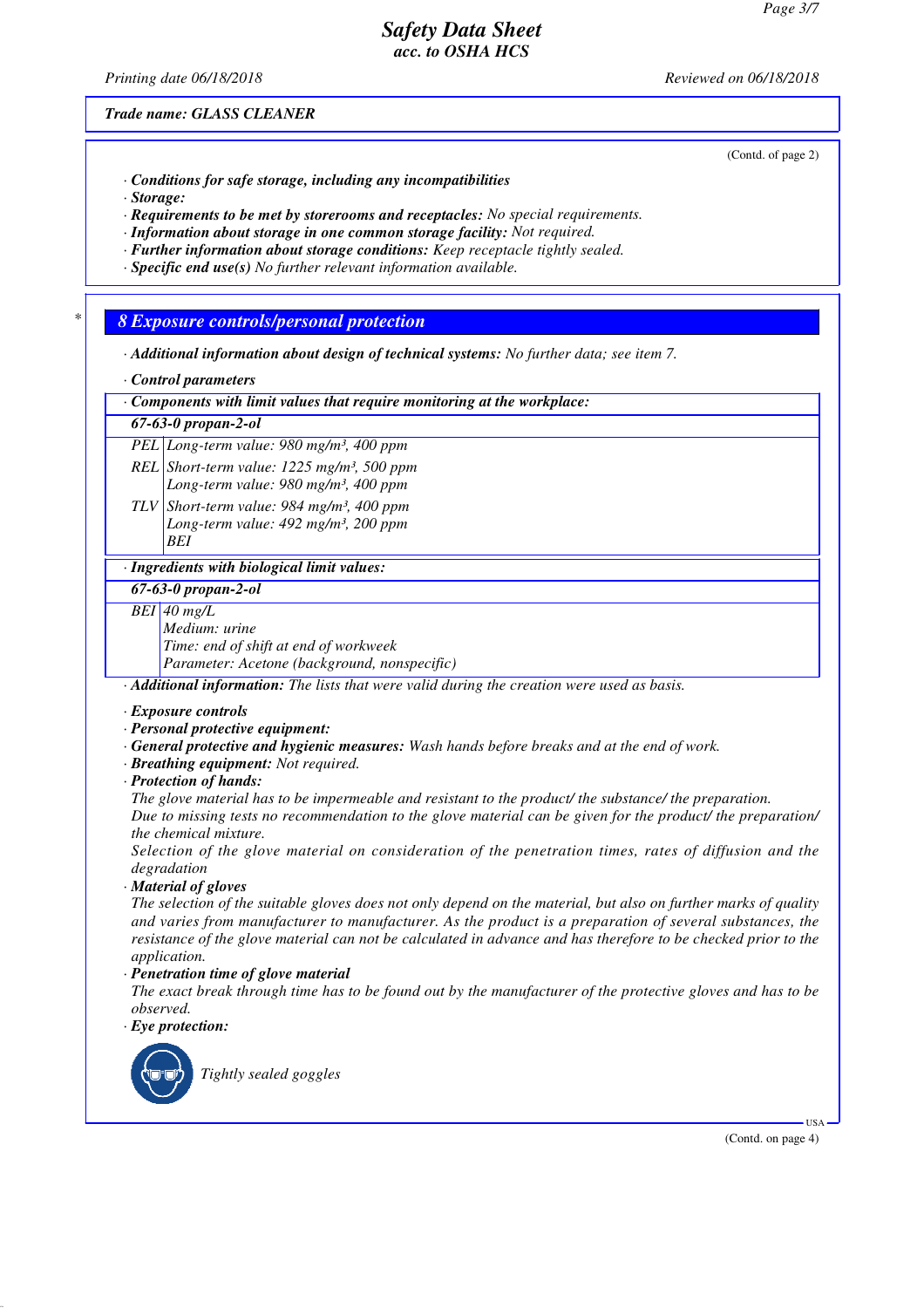*Printing date 06/18/2018 Reviewed on 06/18/2018*

*Trade name: GLASS CLEANER*

(Contd. of page 3)

| · Information on basic physical and chemical properties<br><b>General Information</b> |                                            |
|---------------------------------------------------------------------------------------|--------------------------------------------|
| $\cdot$ Appearance:                                                                   |                                            |
| Form:                                                                                 | Liquid                                     |
| Color:                                                                                | Blue                                       |
| · Odor:                                                                               | Ammonia-like                               |
| · Odor threshold:                                                                     | Not determined.                            |
| $\cdot$ pH-value at 20 °C (68 °F):                                                    | 10.5                                       |
| Change in condition                                                                   |                                            |
| <b>Melting point/Melting range:</b>                                                   | Undetermined.                              |
| <b>Boiling point/Boiling range:</b>                                                   | 82 °C (179.6 °F)                           |
| · Flash point:                                                                        | >55 °C (>131 °F)                           |
| · Flammability (solid, gaseous):                                                      | Not applicable.                            |
| · Ignition temperature:                                                               | 459 °C (858.2 °F)                          |
| · Decomposition temperature:                                                          | Not determined.                            |
| · Auto igniting:                                                                      | Product is not selfigniting.               |
| · Danger of explosion:                                                                | Not determined.                            |
| <b>Explosion limits:</b>                                                              |                                            |
| Lower:                                                                                | Not determined.                            |
| <b>Upper:</b>                                                                         | Not determined.                            |
| $\cdot$ Vapor pressure at 20 °C (68 °F):                                              | 23 hPa $(17.3 \text{ mm Hg})$              |
| $\cdot$ Density at 20 °C (68 °F):                                                     | 0.9886 g/cm <sup>3</sup> (8.2499 lbs/gal)  |
| · Relative density                                                                    | Not determined.                            |
| · Vapor density                                                                       | Not determined.                            |
| $\cdot$ Evaporation rate                                                              | Not determined.                            |
| · Solubility in / Miscibility with                                                    |                                            |
| Water:                                                                                | Fully miscible.                            |
| · Partition coefficient (n-octanol/water): Not determined.                            |                                            |
| · Viscosity:                                                                          |                                            |
| Dynamic at 20 °C (68 °F):                                                             | $0$ mPas                                   |
| Kinematic at 40 °C (104 °F):                                                          | $<20.5$ mm $\frac{2}{s}$                   |
| · Solvent content:                                                                    |                                            |
| <b>Organic solvents:</b>                                                              | $6.0 \%$                                   |
| Water:<br><b>VOC</b> content:                                                         | 93.7%<br>5.97%                             |
|                                                                                       |                                            |
| Solids content:                                                                       | $0.2 \%$                                   |
| $\cdot$ Other information                                                             | No further relevant information available. |

# *\* 10 Stability and reactivity*

*· Reactivity No further relevant information available.*

*· Chemical stability*

- *· Thermal decomposition / conditions to be avoided: No decomposition if used according to specifications.*
- *· Possibility of hazardous reactions No dangerous reactions known.*
- *· Conditions to avoid No further relevant information available.*
- *· Incompatible materials: No further relevant information available.*

(Contd. on page 5)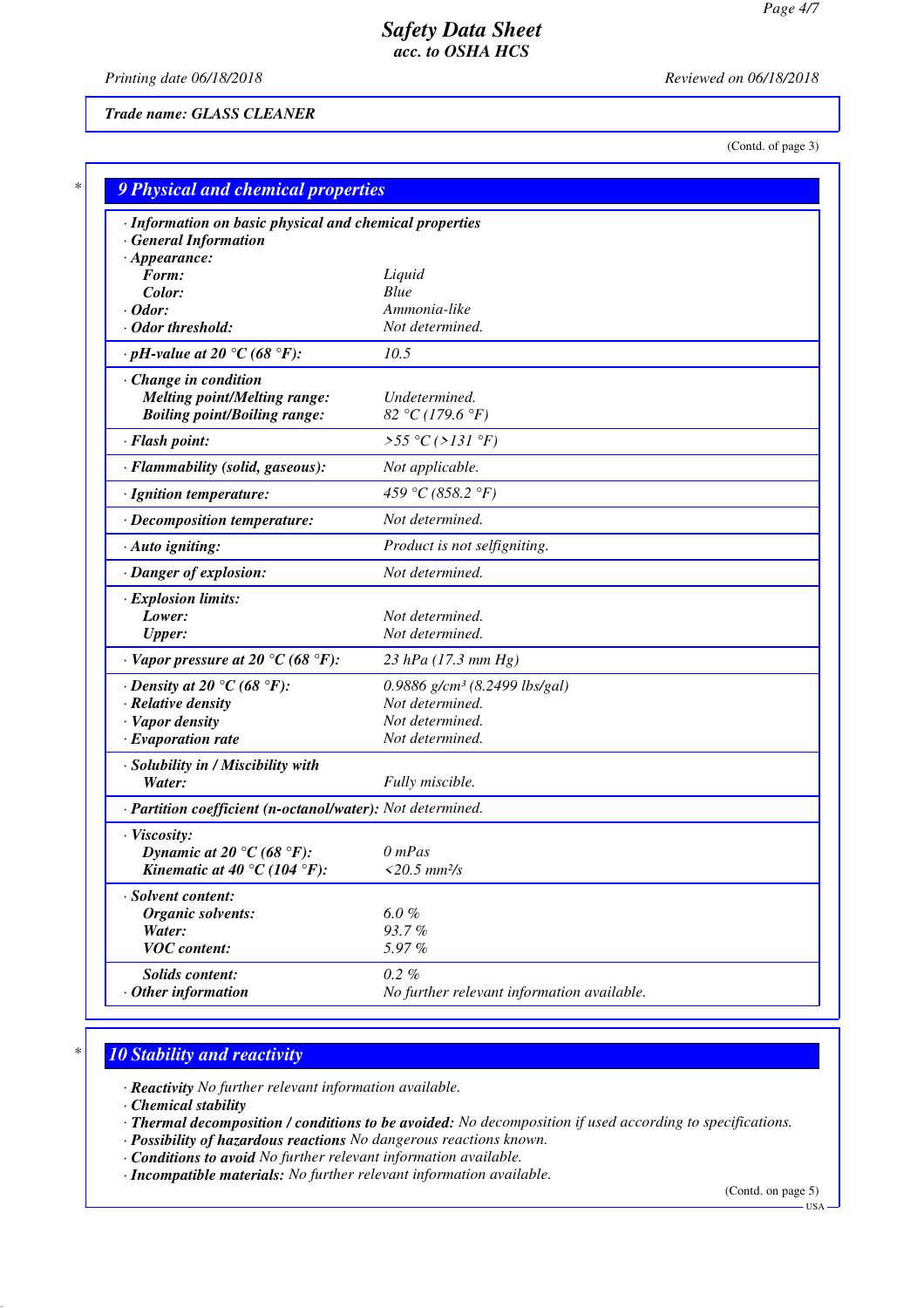*Printing date 06/18/2018 Reviewed on 06/18/2018*

*Trade name: GLASS CLEANER*

(Contd. of page 4)

*· Hazardous decomposition products: No dangerous decomposition products known.*

# *\* 11 Toxicological information*

*· Information on toxicological effects*

### *· Acute toxicity:*

*· Primary irritant effect:*

- *· on the skin: No irritant effect.*
- *· on the eye: No irritating effect.*
- *· Sensitization: No sensitizing effects known.*
- *· Additional toxicological information:*
- *· Carcinogenic categories*

*· IARC (International Agency for Research on Cancer)*

*67-63-0 propan-2-ol 3* 

*111-76-2 2-butoxyethanol 3* 

*64-17-5 ethanol 1* 

*· NTP (National Toxicology Program)*

*None of the ingredients is listed.*

*· OSHA-Ca (Occupational Safety & Health Administration)*

*None of the ingredients is listed.*

# *\* 12 Ecological information*

- *· Toxicity*
- *· Aquatic toxicity: No further relevant information available.*
- *· Persistence and degradability No further relevant information available.*
- *· Behavior in environmental systems:*
- *· Bioaccumulative potential No further relevant information available.*
- *· Mobility in soil No further relevant information available.*
- *· Additional ecological information:*
- *· General notes:*

*Water hazard class 1 (Self-assessment): slightly hazardous for water*

*Do not allow undiluted product or large quantities of it to reach ground water, water course or sewage system.*

- *· Results of PBT and vPvB assessment*
- *· PBT: Not applicable.*
- *· vPvB: Not applicable.*
- *· Other adverse effects No further relevant information available.*

## *\* 13 Disposal considerations*

- *· Waste treatment methods*
- *· Recommendation:*

*Must not be disposed of together with household garbage. Do not allow product to reach sewage system.*

- *· Uncleaned packagings:*
- *· Recommendation: Disposal must be made according to official regulations.*
- *· Recommended cleansing agent: Water, if necessary with cleansing agents.*

(Contd. on page 6)

USA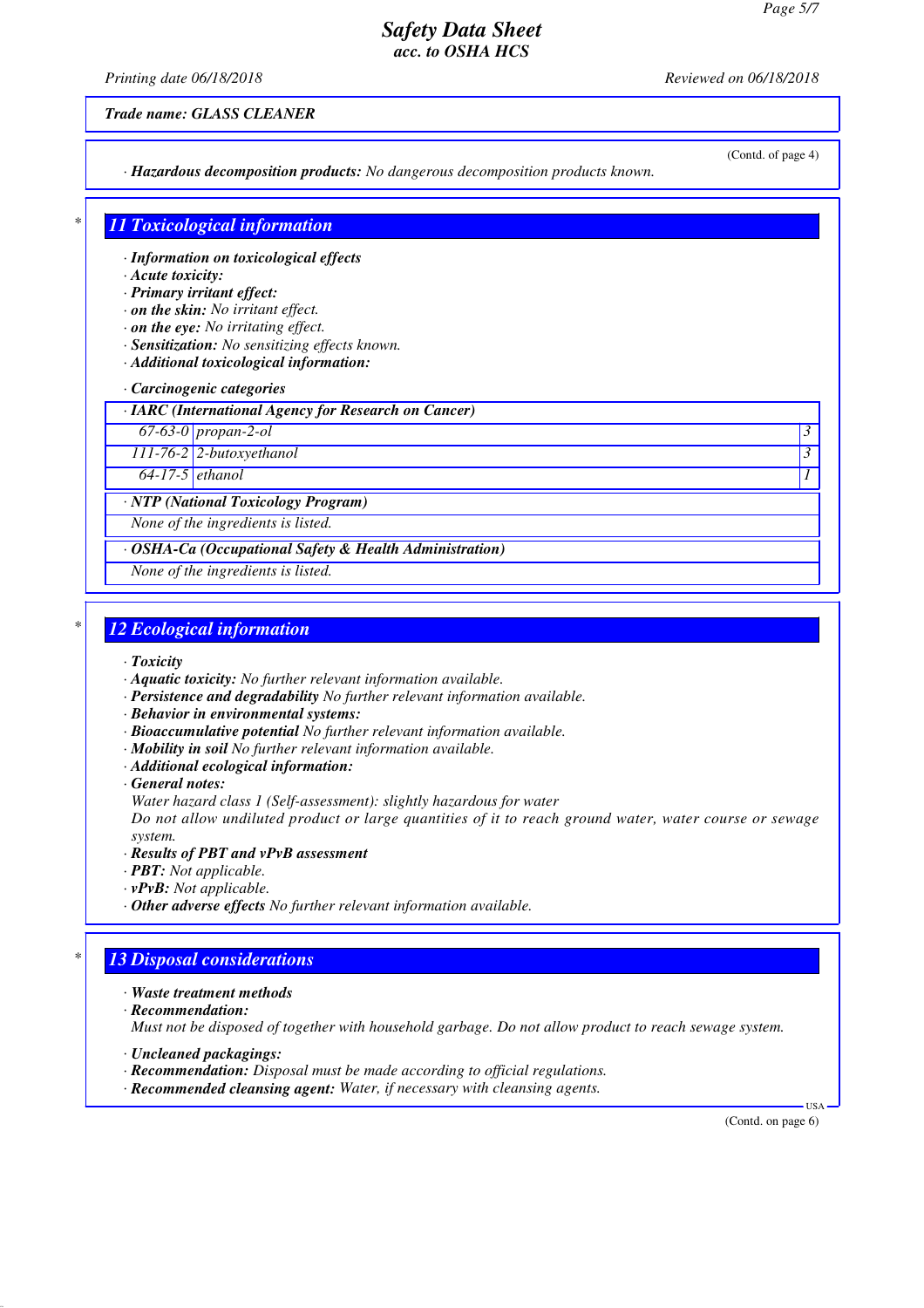*Printing date 06/18/2018 Reviewed on 06/18/2018*

*Trade name: GLASS CLEANER*

(Contd. of page 5)

| $\cdot$ UN-Number<br>· DOT, ADR, ADN, IMDG, IATA         | Void            |
|----------------------------------------------------------|-----------------|
|                                                          |                 |
| · UN proper shipping name<br>· DOT, ADR, ADN, IMDG, IATA | Void            |
| $\cdot$ Transport hazard class(es)                       |                 |
| · DOT, ADR, ADN, IMDG, IATA                              |                 |
| · Class                                                  | Void            |
| · Packing group                                          |                 |
| · DOT, ADR, IMDG, IATA                                   | Void            |
| · Environmental hazards:                                 |                 |
| $\cdot$ Marine pollutant:                                | No              |
| · Special precautions for user                           | Not applicable. |
| · Transport in bulk according to Annex II of             |                 |
| <b>MARPOL73/78 and the IBC Code</b>                      | Not applicable. |
| · UN "Model Regulation":                                 | Void            |

## *\* 15 Regulatory information*

*· Safety, health and environmental regulations/legislation specific for the substance or mixture · Sara*

*· Section 355 (extremely hazardous substances):*

*None of the ingredients is listed.*

*· Section 313 (Specific toxic chemical listings):*

*67-63-0 propan-2-ol*

*111-76-2 2-butoxyethanol*

*1336-21-6 ammonia*

*· TSCA (Toxic Substances Control Act) All ingredients are listed*

*· Proposition 65*

*· Chemicals known to cause cancer:*

*None of the ingredients is listed.*

*· Chemicals known to cause reproductive toxicity for females:*

*None of the ingredients is listed.*

*· Chemicals known to cause reproductive toxicity for males:*

*None of the ingredients is listed.*

*· Chemicals known to cause developmental toxicity:*

*None of the ingredients is listed.*

### *· Carcinogenic categories*

*· EPA (Environmental Protection Agency)*

*111-76-2 2-butoxyethanol NL*

*· TLV (Threshold Limit Value established by ACGIH)*

*67-63-0 propan-2-ol A4*

*111-76-2 2-butoxyethanol A3*

*64-17-5 ethanol A3*

*· NIOSH-Ca (National Institute for Occupational Safety and Health)*

*None of the ingredients is listed.*